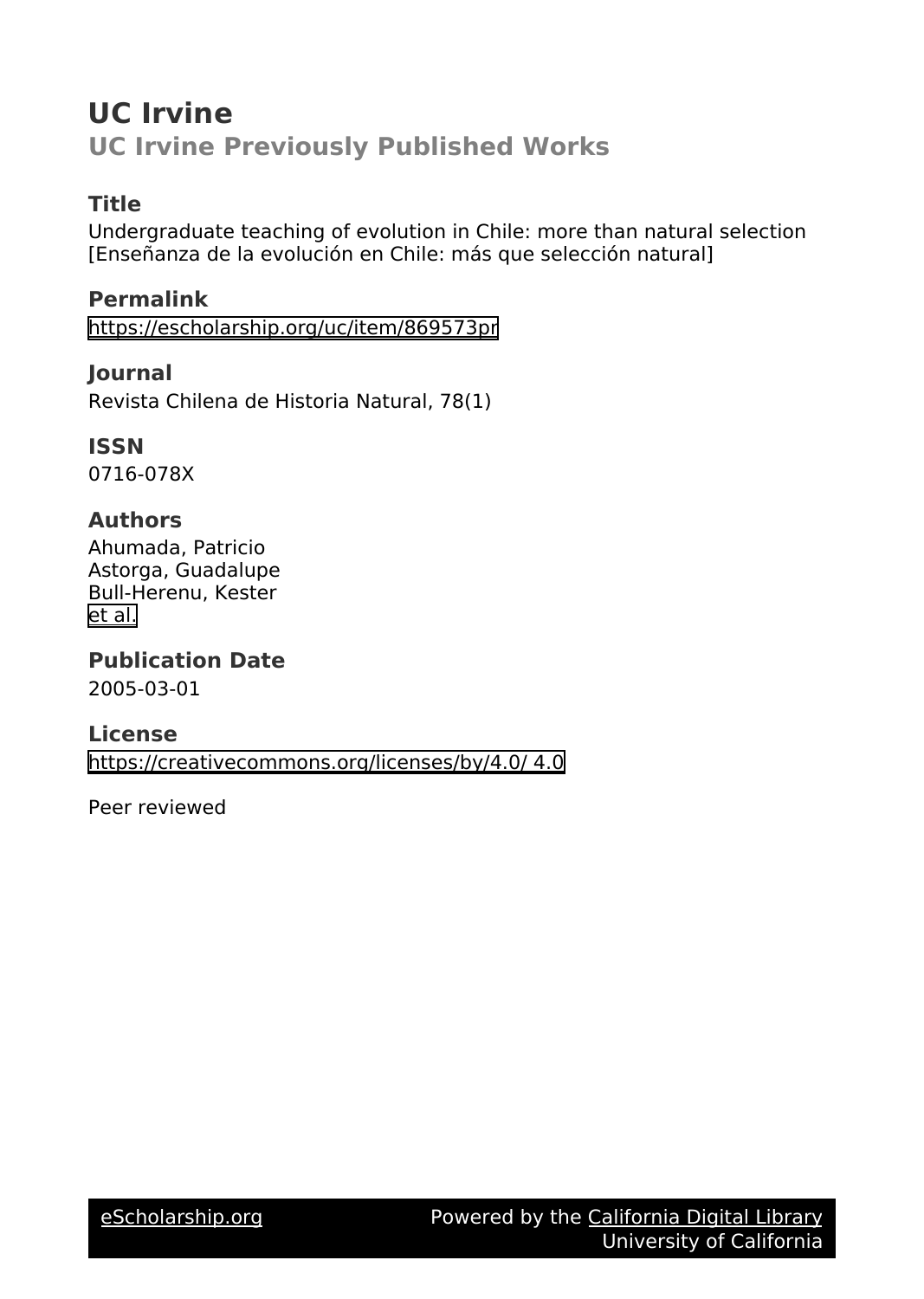## Undergraduate teaching of evolution in chile: more than natural selection

Enseñanza de la evolución en Chile: más que selección natural

PATRICIO AHUMADA1, GUADALUPE ASTORGA1, KESTER BULL-HEREÑU2, RICARDO CABRERA1, LUCIANO CAPUTO<sup>3</sup>, CARLOS CARMONA<sup>1</sup>, M. CLAUDIA CECCHI<sup>2,\*</sup>, NELSON CORTÉS<sup>4</sup>, SOLEDAD CORTEZ<sup>2</sup>, CRISTINA  $\mathsf{DORADOR^5},$  FELIPE FREDES $^1$ , CARLOS GUERRERO-BOSAGNA $^2$ , PABLO HENNY $^6$ , CAMILO LIBEDINSKY $^7$ , WARA MARCELO<sup>2</sup>, I. NATALIA MÁRQUEZ<sup>2</sup>, JAIME MARTÍNEZ<sup>2</sup>, MAURICIO MEDINA<sup>1</sup>, DANIELA PARRA<sup>2</sup>, NÉLIDA POHL8, HANS POTTSTOCK4, TOMÁS OSSANDÓN1, PABLO RAZETO9, DAVID RUBILAR2, CARLOS SALAS1, FERNANDA SALINAS2, ESTEBAN SEPÚLVEDA4, CAROLINA SOTO1, RODRIGO SUÁREZ4, ALEXANDER VARGAS4, TOMÁS VEGA-ZÚNIGA1, NELSON VELÁSQUEZ4, JUAN VIDAL10, CRISTIÁN A. VILLAGRA1 & CAMILA P. VILLAVICENCIO2

> 1 Departamento de Biología, Facultad de Ciencias, Universidad de Chile 2 Departamento de Ciencias Ecológicas, Facultad de Ciencias, Universidad de Chile 3 Departamento de Ecología, Facultad de Biología, Universidad de Barcelona 4 Instituto de Ciencias Biomédicas, Facultad de Medicina, Universidad de Chile 5 Max Planck Institute für Limnologie-Plön 6 Montreal Neurological Institute, McGill University 7 Department of Neurosciences, Harvard Medical School, Harvard University 8 Ecology and Evolutionary Biology Department, University of California Irvine 9 Instituto Milenio Centro de Estudios Avanzados en Biología Celular y Biotecnología CBB 10 LENA, Centre National de la Recherche Scientifique Corresponding author: ccecchib@yahoo.com

In a recent commentary, Nespolo (2003) makes reference to his personal experience as exattendant to the course of evolution imparted by Dr. Humberto Maturana and Dr. Jorge Mpodozis at the Facultad de Ciencias of the Universidad de Chile to construct a negative criticism of Chilean undergraduate teaching of evolution. As ex-attendants of the mentioned course of evolution we have had an experience that is directly comparable to that of Dr. Nespolo. Here we wish to point out our opinion regarding this course, which is markedly different. First, it is a caricature to state that in this course natural selection is taught as being wrong. A serious and critical revision of natural selection, the synthetic theory, and evolutionary ecology is a fundamental part of the course. These and other topics are presented by researchers from those fields, such as Drs. Germán Manríquez and Rodrigo Medel. The scientific contributions of both researchers receive positive comments in Nespolo (2003).

Second, in order to asses whether the aforementioned course is biased towards insufficient teaching of natural selection, it is enlightening to carry out a brief overview of the time dedicated to this topic and the microevolutionary approach in this and other

courses at Chile, USA and Europe. We reviewed the topics taught in six different courses and expressed the percentage of the time, from the total of classes, allocated to those topics (Table 1). We found that there is no evidence to claim that in the course of evolution imparted at the University of Chile, alternative historical-structural approaches such as natural drift (Maturana & Mpodozis 2000) are taught at the expense of other classical topics in evolution.

Third, natural drift (Maturana & Mpodozis 2000) is not taught as a dogma. The epistemological aspects behind theories are studied and discussed as well as experimental and theoretical approaches that may or may not support the theory of evolution by natural drift. Nespolo (2003) considered natural drift to be taught as dogma under the argument that it can not be submitted to falsification. However, the same argument is applicable to natural selection because no crucial experiment or case can be defined to prove that the theory of evolution by natural selection is incorrect (Popper 1976). Such an approach is inadequate when discussing the complex historical phenomenon of the evolution of life on earth. (Mayr 1998). Rather, the general conceptual